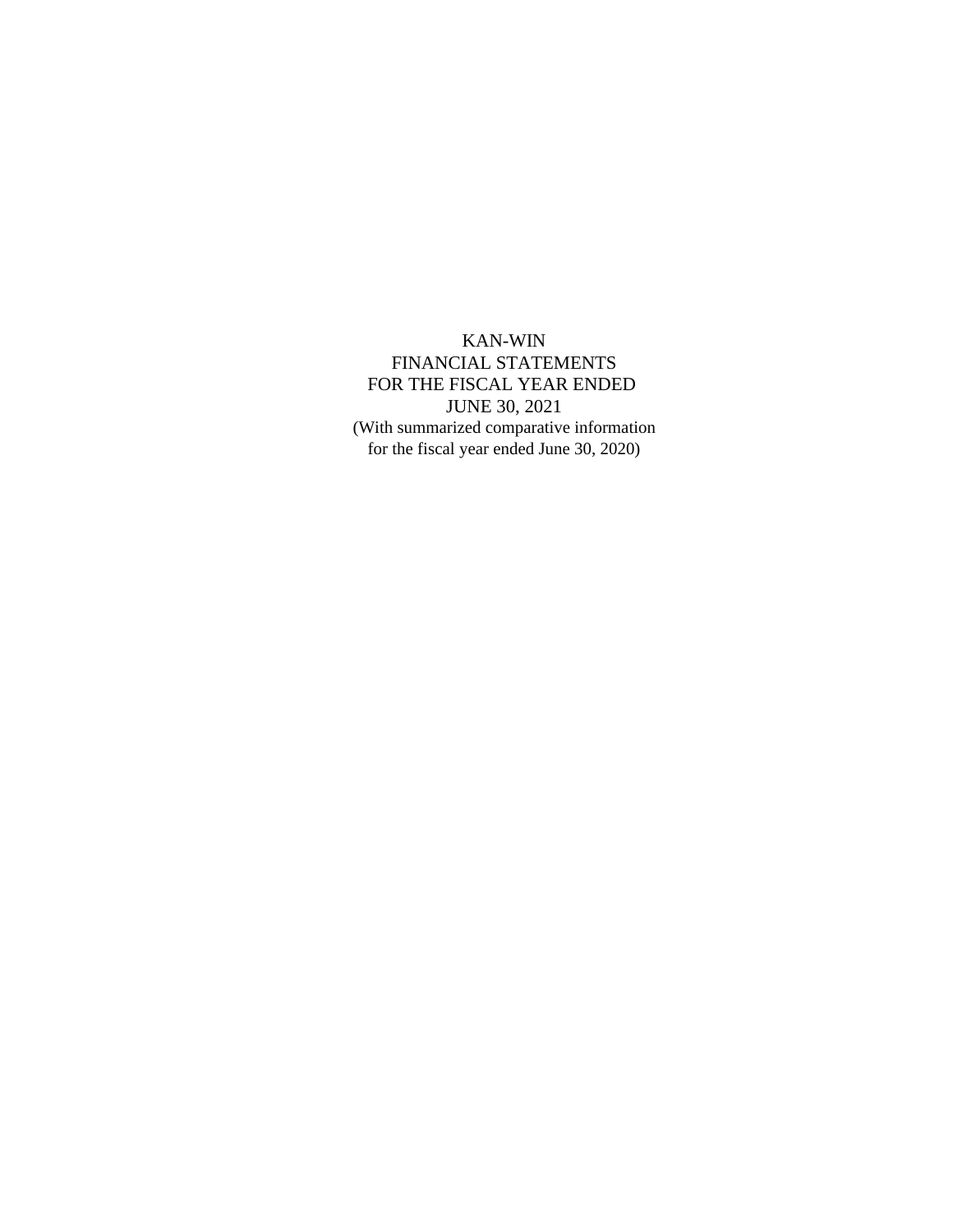KAN-WIN FINANCIAL STATEMENTS FOR THE FISCAL YEAR ENDED JUNE 30, 2021 (With summarized comparative information for the fiscal year ended June 30, 2020)

# TABLE OF CONTENTS

Page No(s).

# Independent Auditor's Report

| <b>Financial Statements:</b>                                                                                                                                                                          |                |
|-------------------------------------------------------------------------------------------------------------------------------------------------------------------------------------------------------|----------------|
|                                                                                                                                                                                                       | 1              |
| Statement of Activities and Changes in Net Assets                                                                                                                                                     | $\overline{2}$ |
|                                                                                                                                                                                                       | 3              |
|                                                                                                                                                                                                       | $\overline{4}$ |
|                                                                                                                                                                                                       | 5-9            |
| Independent Auditor's Report on Internal Control Over Financial<br>Reporting and on Compliance and Other Matters Based on an Audit of<br>Financial Statements Performed in Accordance With Government | 10             |
| Independent Auditor's Report on Compliance for Each Major Program and<br>on Internal Control Over Compliance Required by the Uniform Guidance                                                         | $11 - 12$      |
|                                                                                                                                                                                                       | 13             |
|                                                                                                                                                                                                       | 14             |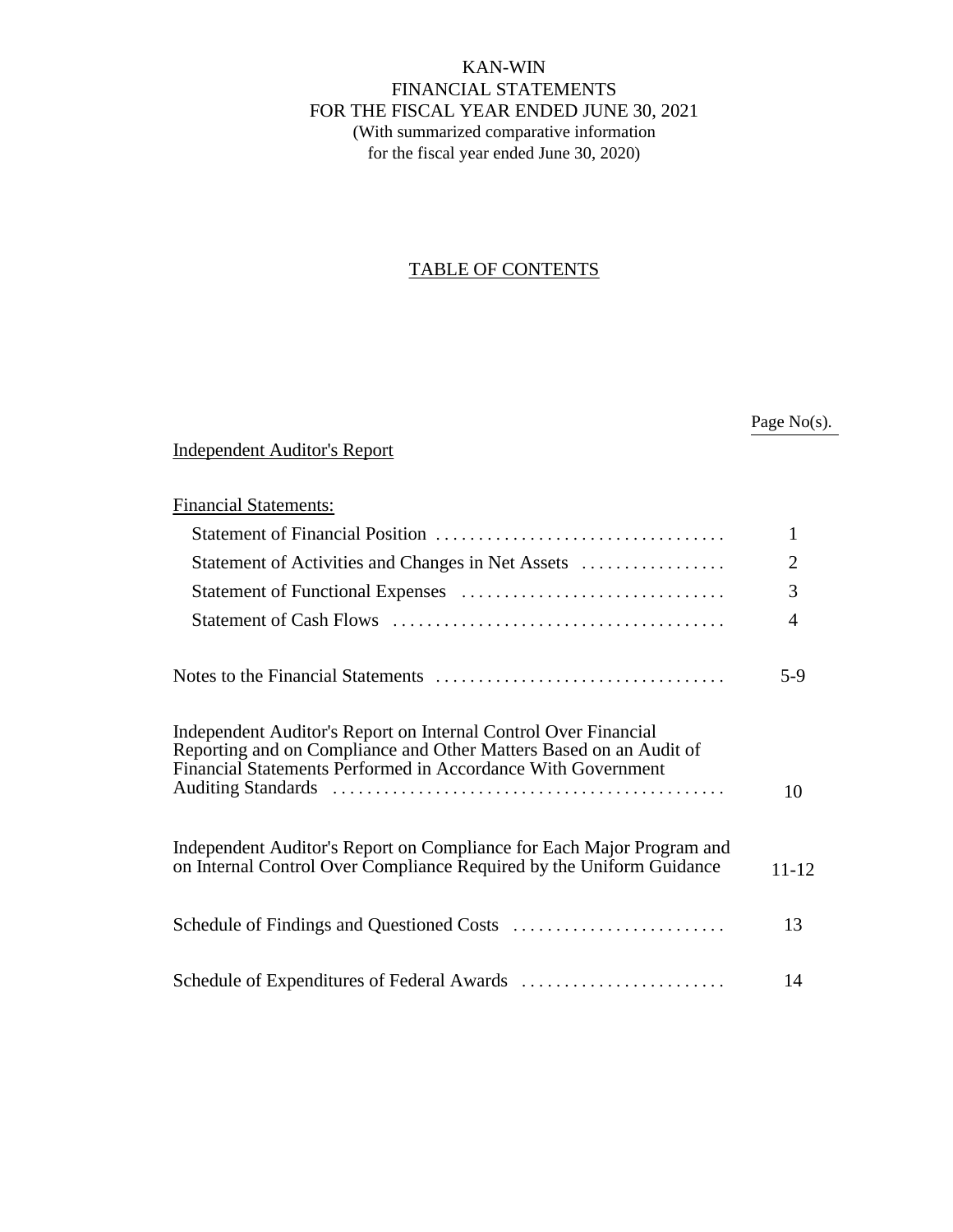#### Independent Auditor's Report

Board of Directors KAN-WIN

#### Report on the Financial Statements

We have audited the accompanying financial statements of KAN-WIN, an Illinois not-for-profit organization, which comprise the statement of financial position as of June 30, 2021, and the related statements of activities, functional expenses, and cash flows for the fiscal year then ended, and the related notes to the financial statements.

#### Management's Responsibility for the Financial Statements

Management is responsible for the preparation and fair presentation of these financial statements in accordance with accounting principles generally accepted in the United States of America; this includes the design, implementation, and maintenance of internal control relevant to the preparation and fair presentation of financial statements that are free from material misstatement, whether due to fraud or error.

#### Auditor's Responsibility

Our responsibility is to express an opinion on these financial statements based on our audit. We conducted our audit in accordance with auditing standards generally accepted in the United States of America and the standards applicable to financial audits contained in *Government Auditing Standards*, issued by the Comptroller General of the United States. Those standards require that we plan and perform the audit to obtain reasonable assurance about whether the financial statements are free from material misstatement.

An audit involves performing procedures to obtain audit evidence about the amounts and disclosures in the financial statements. The procedures selected depend on the auditor's judgment, including the assessment of the risks of material misstatement of the financial statements, whether due to fraud or error. In making those risk assessments, the auditor considers internal control relevant to the entity's preparation and fair presentation of the financial statements in order to design audit procedures that are appropriate in the circumstances, but not for the purpose of expressing an opinion on the effectiveness of the entity's internal control. Accordingly, we express no such opinion. An audit also includes evaluating the appropriateness of accounting policies used and the reasonableness of significant accounting estimates made by management, as well as evaluating the overall presentation of the financial statements.

We believe that the audit evidence we have obtained is sufficient and appropriate to provide a basis for our opinion.

#### **Opinion**

In our opinion, the financial statements referred to above present fairly, in all material respects, the financial position of KAN-WIN as of June 30, 2021 and the changes in its net assets and its cash flows for the fiscal year then ended in accordance with accounting principles generally accepted in the United States of America.

#### Report on Prior Year Summarized Comparative Information

The prior year summarized comparative information has been derived from KAN-WIN's June 30, 2020 financial statements, which was audited by another auditor. His report dated February 2, 2021 expressed an unmodified opinion on those financial statements.

#### Other Matters

Our audit was conducted for the purpose of forming an opinion on the financial statements as a whole. The accompanying schedule of expenditures of federal awards, as required by Title 2 U.S. *Code of Federal Regulations (CFR) Part 200, Uniform Administrative Requirements, Cost Principals, and Audit Requirements for Federal Awards*, is presented for purposes of additional analysis and is not a required part of the financial statements. Such information is the responsibility of management and was derived from and relates directly to the underlying accounting and other records used to prepare the financial statements. The information has been subjected to the auditing procedures applied in the audit of the financial statements and certain additional procedures, including comparing and reconciling such information directly to the underlying accounting and other records used to prepare the financial statements or to the financial statements themselves, and other additional procedures in accordance with auditing standards generally accepted in the United States of America. In our opinion, the information is fairly stated, in all material respects, in relation to the financial statements as a whole.

#### Other Reporting Required by Government Auditing Standards

In accordance with *Government Auditing Standards*, we have also issued our report dated December 20, 2021, on our consideration of KAN-WIN's internal control over financial reporting and on our tests of its compliance with certain provisions of laws, regulations, contracts, and grant agreements and other matters. The purpose of that report is to describe the scope of our testing of internal control over financial reporting and compliance and the results of that testing, and not to provide an opinion on internal control over financial reporting or on compliance. That report is an integral part of an audit performed in accordance with *Government Auditing Standards* in considering KAN-WIN's internal control over financial reporting and compliance.

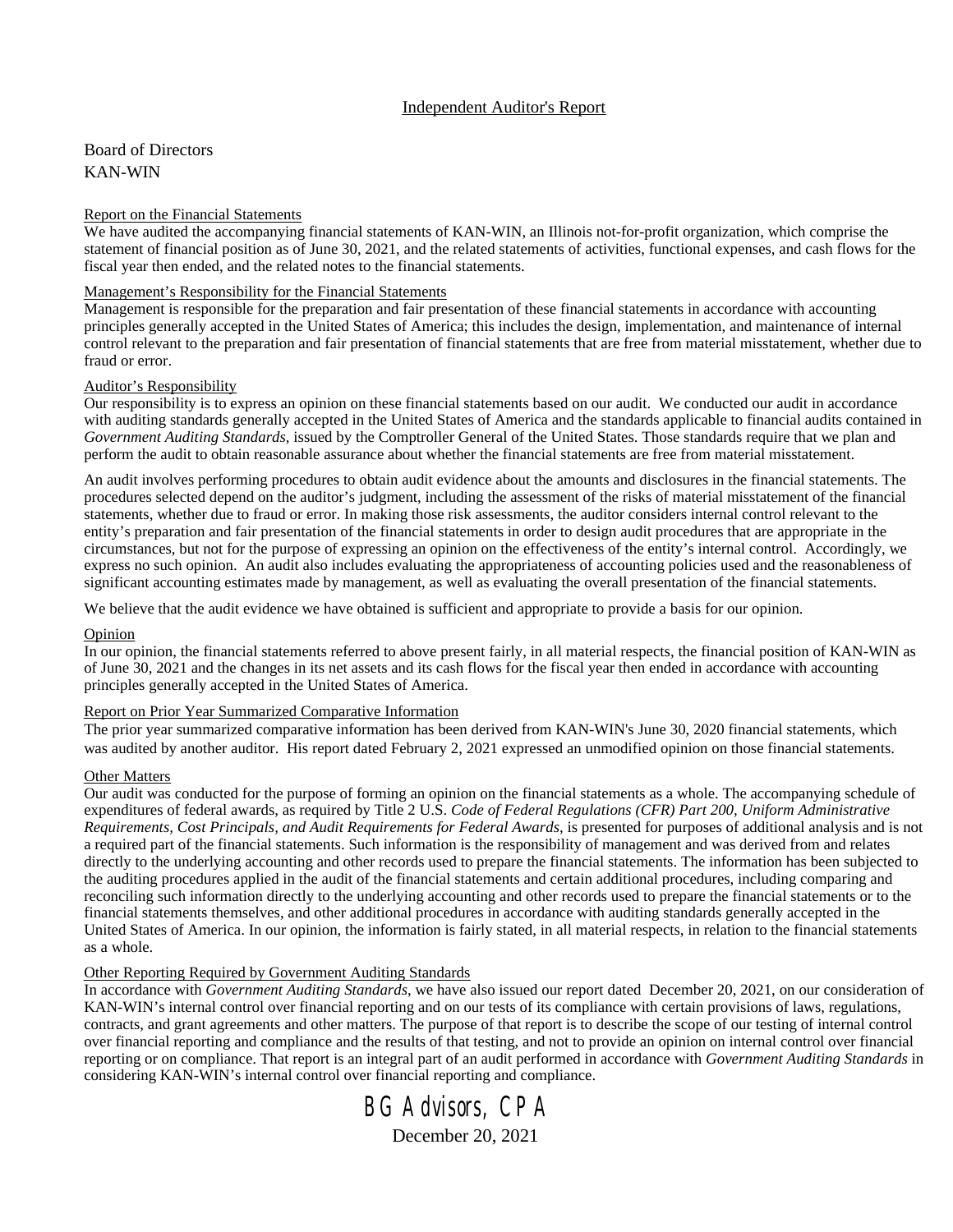# KAN-WIN STATEMENT OF FINANCIAL POSITION AS OF JUNE 30, 2021

(With summarized comparative totals as of June 30, 2020)

|                                                                                                                                                                                     |                 | As of June 30, 2021 |              | Summarized      |  |
|-------------------------------------------------------------------------------------------------------------------------------------------------------------------------------------|-----------------|---------------------|--------------|-----------------|--|
|                                                                                                                                                                                     | Without         | With                |              | Comparative     |  |
|                                                                                                                                                                                     | Donor           | Donor               |              | Totals as of    |  |
|                                                                                                                                                                                     | Restrictions    | Restrictions        | Total        | June 30, 2020   |  |
| <u>ASSETS</u>                                                                                                                                                                       |                 |                     |              |                 |  |
| Current assets:                                                                                                                                                                     |                 |                     |              |                 |  |
| Cash (Note 5)                                                                                                                                                                       | \$<br>615,519   | \$<br>80,625        | 696,144<br>S | \$<br>865,379   |  |
| Certificate of deposit, original date to                                                                                                                                            |                 |                     |              |                 |  |
| maturity one year or less (Note 5)                                                                                                                                                  | 251,620         |                     | 251,620      | 123,667         |  |
| Contract fees receivable                                                                                                                                                            | 257,532         |                     | 257,532      | 217,042         |  |
| Grants receivable within one year                                                                                                                                                   |                 | 85,000              | 85,000       | 15,000          |  |
| Prepaid expenses                                                                                                                                                                    | 7,127           |                     | 7,127        | 6,831           |  |
| Total current assets                                                                                                                                                                | 1,131,798       | 165,625             | 1,297,423    | 1,227,919       |  |
| Office furniture, fixtures, and equipment<br>at cost net of \$86,420 and \$82,000<br>of accumulated depreciation as of<br>June 30, 2021 and June 30, 2020,<br>respectively (Note 6) | 16,319          |                     | 16,319       | 20,739          |  |
|                                                                                                                                                                                     |                 |                     |              |                 |  |
| Other assets:<br>Certificate of deposit, original date to<br>maturity greater than one year (Note 5)<br>Grants receivable, more than one year                                       | 251,075         |                     | 251,075      |                 |  |
| and less than three years                                                                                                                                                           |                 | 50,000              | 50,000       |                 |  |
| Office lease security deposits                                                                                                                                                      | 18,294          |                     | 18,294       | 18,294          |  |
| Total other assets                                                                                                                                                                  | 269,369         | 50,000              | 319,369      | 18,294          |  |
| Total assets                                                                                                                                                                        | 1,417,486       | 215,625             | \$1,633,111  | 1,266,952       |  |
| <b>LIABILITIES AND NET ASSETS</b>                                                                                                                                                   |                 |                     |              |                 |  |
| Current liabilities:                                                                                                                                                                |                 |                     |              |                 |  |
| Accounts payable                                                                                                                                                                    | \$<br>7,373     | \$                  | \$<br>7,373  | \$<br>7,336     |  |
| Accrued payroll and payroll liabilities                                                                                                                                             | 93,692          |                     | 93,692       | 46,685          |  |
| Total current liabilities                                                                                                                                                           | 101,065         |                     | 101,065      | 54,021          |  |
| Long-term liabilities:<br>U.S. Small Business Administration Payroll<br>Protection Program Ioan (Note 7)                                                                            | 80,120          |                     | 80,120       | 80,120          |  |
| Total liabilities                                                                                                                                                                   | 181,185         |                     | 181,185      | 134,141         |  |
| Net assets (Note 4)                                                                                                                                                                 | 1,236,301       | 215,625             | 1,451,926    | 1,132,811       |  |
| Total liabilities and net assets                                                                                                                                                    | \$<br>1,417,486 | \$<br>215,625       | \$1,633,111  | \$<br>1,266,952 |  |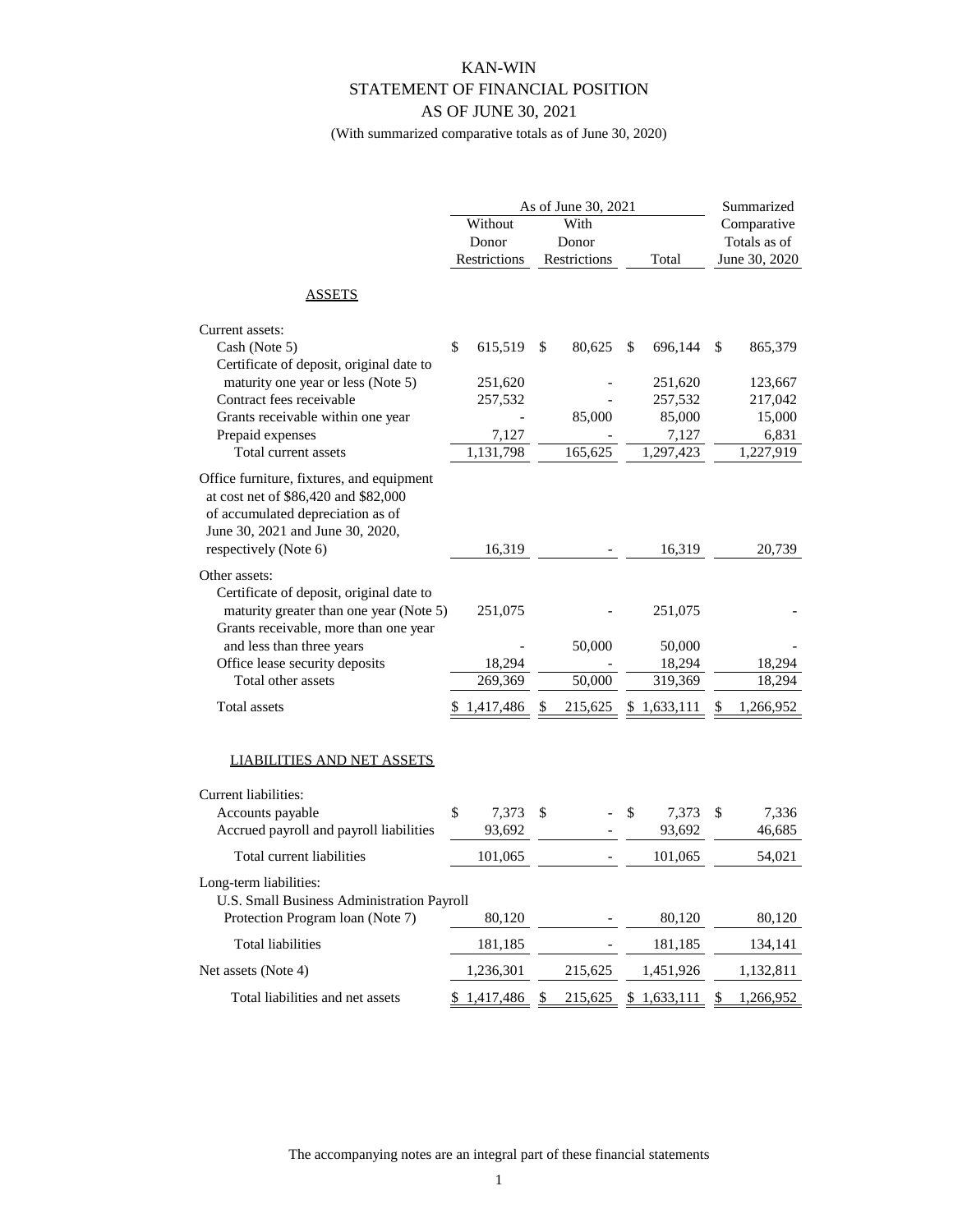# KAN-WIN STATEMENT OF ACTIVITIES AND CHANGE IN NET ASSETS FOR THE FISCAL YEAR ENDED JUNE 30, 2021

(With summarized comparative totals for the fiscal year ended June 30, 2020)

|                                                                                    | Fiscal Year Ended June 30, 2021  | Summarized                    |               |                                                              |
|------------------------------------------------------------------------------------|----------------------------------|-------------------------------|---------------|--------------------------------------------------------------|
|                                                                                    | Without<br>Donor<br>Restrictions | With<br>Donor<br>Restrictions | Total         | Comparative<br>Totals, Fiscal<br>Year Ended<br>June 30, 2020 |
| Public support and revenue:                                                        |                                  |                               |               |                                                              |
| Public support:<br>Grants and contributions (Note 8)                               | 211,149<br>\$                    | 215,625<br>\$                 | \$<br>426,774 | \$<br>320,565                                                |
| Special events, net of direct expenses (Note 9)                                    | 57,983                           |                               | 57,983        | 69,273                                                       |
| Total public support                                                               | 269,132                          | 215,625                       | 484,757       | 389,838                                                      |
| Net assets released from restrictions upon<br>satisfaction of program requirements | 115,000                          | (115,000)                     |               |                                                              |
| Revenues:                                                                          |                                  |                               |               |                                                              |
| Contract fees and awards (Note 10)                                                 | 952,097                          |                               | 952,097       | 702,472                                                      |
| Program services                                                                   |                                  |                               |               | 5,925                                                        |
| Interest income                                                                    | 4,651                            |                               | 4,651         | 5,192                                                        |
| Other                                                                              | 139                              |                               | 139           | 1,783                                                        |
| Total revenues                                                                     | 956,887                          |                               | 956,887       | 715,372                                                      |
| Total public support and revenues                                                  | 1,341,019                        | 100,625                       | 1,441,644     | 1,105,210                                                    |
| Expenses:<br>Program services                                                      | 973,100                          |                               | 973,100       | 902,282                                                      |
| Supporting services:                                                               |                                  |                               |               |                                                              |
| Management and general                                                             | 107,940                          |                               | 107,940       | 94,896                                                       |
| Resource development                                                               | 41,489                           |                               | 41,489        | 39,826                                                       |
| Total supporting services expenses                                                 | 149,429                          |                               | 149,429       | 134,722                                                      |
| Total expenses                                                                     | 1,122,529                        |                               | 1,122,529     | 1,037,004                                                    |
| Net increase in net assets                                                         | 218,490                          | 100,625                       | 319,115       | 68,206                                                       |
| Net assets:                                                                        |                                  |                               |               |                                                              |
| Beginning of the fiscal year, before prior year adjustment 1,017,811               |                                  | 115,000                       | 1,132,811     | 938,025                                                      |
| Prior year adjustment (Note 11)                                                    |                                  |                               |               | 126,580                                                      |
| Beginning of the fiscal year, after prior year adjustment                          | 1,017,811                        | 115,000                       | 1,132,811     | 1,064,605                                                    |
| End of the fiscal year                                                             | 1,236,301<br>\$                  | 215,625<br>\$                 | \$1,451,926   | 1,132,811<br>\$                                              |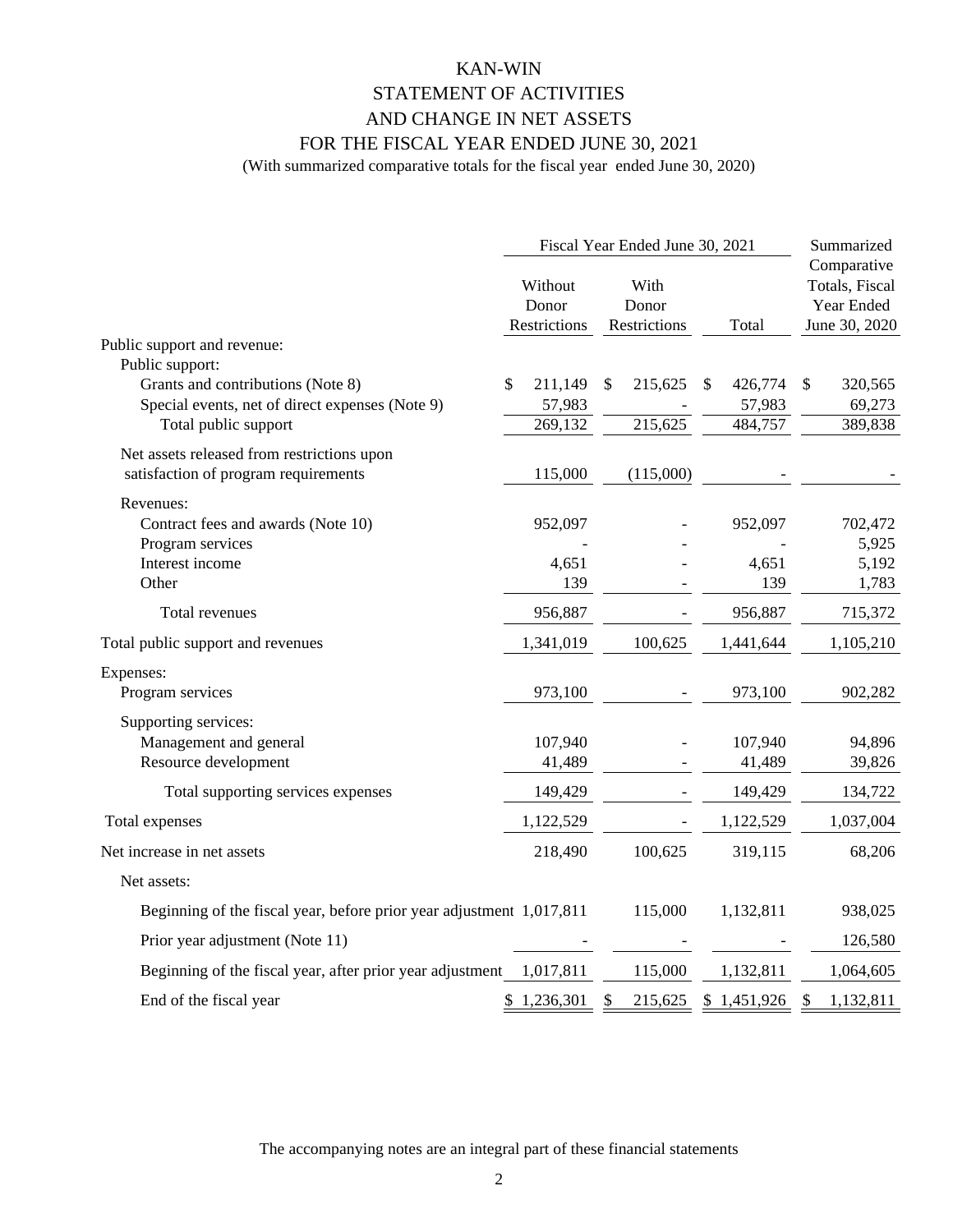# KAN-WIN STATEMENT OF FUNCTIONAL EXPENSES FOR THE FISCAL YEAR ENDED JUNE 30, 2021

(With summarized comparative totals for the fiscal year ended June 30, 2020)

|                                                        |                     | <b>Supporting Services</b>   |                              |         | <b>Grand Totals</b> |                        |  |  |
|--------------------------------------------------------|---------------------|------------------------------|------------------------------|---------|---------------------|------------------------|--|--|
|                                                        | Program<br>Services | Management<br>and<br>General | Resource<br>Develop-<br>ment | Total   | 2021                | 2020                   |  |  |
| Staff salaries and wages                               | \$<br>451,008       | \$<br>78,926 \$              | 33,826 \$                    | 112,752 | \$<br>563,760 \$    | 492,546                |  |  |
| Employer retirement plan                               |                     |                              |                              |         |                     |                        |  |  |
| contributions (Note 13)                                | 4,465               | 915                          |                              | 915     | 5,380               | 5,444                  |  |  |
| <b>Staff benefits</b>                                  | 31,569              | 5,456                        | 1,949                        | 7,405   | 38,974              | 44,052                 |  |  |
| Employer payroll taxes                                 | 36,472              | 6,921                        | 2,745                        | 9,666   | 46,138              | 41,602                 |  |  |
| Professional and contract services                     | 44,285              | 9,200                        | 1,252                        | 10,452  | 54,737              | 68,245                 |  |  |
| Client services                                        | 202,974             |                              |                              |         | 202,974             | 147,407                |  |  |
| Community education                                    | 30,907              |                              |                              |         | 30,907              | 20,481                 |  |  |
| Office occupancy (Note 12)                             | 95,233              |                              |                              |         | 95,233              | 86,512                 |  |  |
| Equipment maintenance and<br>non-capitalized purchases |                     |                              |                              |         |                     | 11,792                 |  |  |
| Office supplies and expenses                           | 2,790               | 589                          | 59                           | 648     | 3,438               | 13,869                 |  |  |
| Insurance                                              | 25,637              | 5,000                        |                              | 5,000   | 30,637              | 24,353                 |  |  |
| Printing and photocopying                              | 1,771               |                              | 158                          | 158     | 1,929               | 2,979                  |  |  |
| Telecommunications                                     | 15,492              |                              |                              |         | 15,492              | 13,709                 |  |  |
| Postage and courier                                    | 1,671               | 45                           | 900                          | 945     | 2,616               | 4,594                  |  |  |
| Travel                                                 |                     |                              |                              |         |                     | 8,879                  |  |  |
| Training and development                               | 10,157              | 888                          | 600                          | 1,488   | 11,645              | 12,203                 |  |  |
| Dues and subscriptions                                 | 12,517              |                              |                              |         | 12,517              | 7,416                  |  |  |
| Refund of contract revenue                             | 148                 |                              |                              |         | 148                 | 14,609                 |  |  |
| Depreciation                                           | 4,420               |                              |                              |         | 4,420               | 4,420                  |  |  |
| Other                                                  | 1,584               |                              |                              |         | 1,584               | 11,892                 |  |  |
| Total functional expenses                              | 973,100             | 107,940 \$                   | 41,489<br>-S                 | 149,429 |                     | 1,122,529 \$ 1,037,004 |  |  |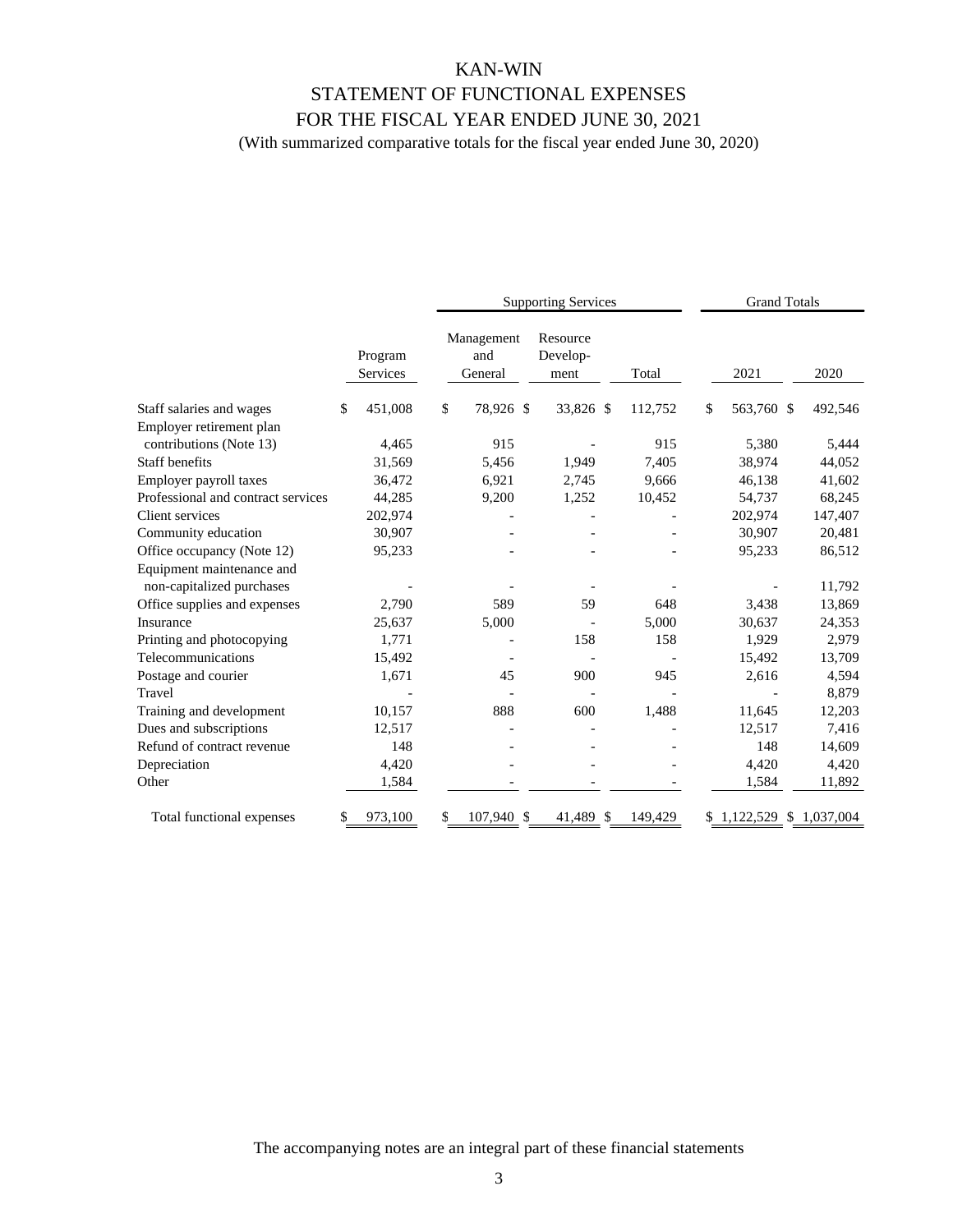# KAN-WIN STATEMENT OF CASH FLOWS

|                                                                                                                                                                                                                                      |    | Fiscal Year Ended June 30,        |    |                          |
|--------------------------------------------------------------------------------------------------------------------------------------------------------------------------------------------------------------------------------------|----|-----------------------------------|----|--------------------------|
|                                                                                                                                                                                                                                      |    | 2021                              |    | 2020                     |
| <b>CASH FLOW FROM OPERATING ACTIVITIES:</b><br>Net increase in net assets                                                                                                                                                            | £  | 319,115                           | S  | 68,206                   |
| Adjustments to reconcile change in net assets to cash<br>provided by (used in) operating activities:<br>Depreciation expense                                                                                                         |    | 4,420                             |    | 4,420                    |
| (Increase) decrease in:<br>Contract fees receivable<br>Grant receivable within one year<br>Grants receivable, more than one year<br>and less than three years                                                                        |    | (40, 490)<br>(70,000)<br>(50,000) |    | (37, 647)<br>20,000      |
| Prepaid expenses<br>Increase (decrease) in:<br>Accounts payable<br>Accrued payroll and payroll liabilities                                                                                                                           |    | (296)<br>37<br>47,007             |    | 2,967<br>7,336<br>46,685 |
| NET CASH PROVIDED BY<br>OPERATING ACTIVITIES                                                                                                                                                                                         |    | 209,793                           |    | 111,967                  |
| CASH PROVIDED BY (USED IN) INVESTING ACTIVITIES<br>Purchase(s) of capitalized office furniture, fixtures,<br>and equipment<br>Certificates of deposits redeemed<br>Certificates of deposits purchased, including interest reinvested |    | 123,745<br>(502, 773)             |    | (2,261)                  |
| Net cash used in investing activities                                                                                                                                                                                                |    | (379, 028)                        |    | (2,261)                  |
| CASH PROVIDED BY FINANCING ACTIVITIES<br>Proceeds, U.S. Small Business Administration<br>Payroll Protection Program loan                                                                                                             |    |                                   |    | 80,120                   |
| NET (DECREASE) INCREASE IN CASH                                                                                                                                                                                                      |    | (169, 235)                        |    | 189,826                  |
| CASH, BEGINNING OF THE YEAR                                                                                                                                                                                                          |    | 865,379                           |    | 675,553                  |
| CASH, END OF THE YEAR                                                                                                                                                                                                                | \$ | 696,144                           | \$ | 865,379                  |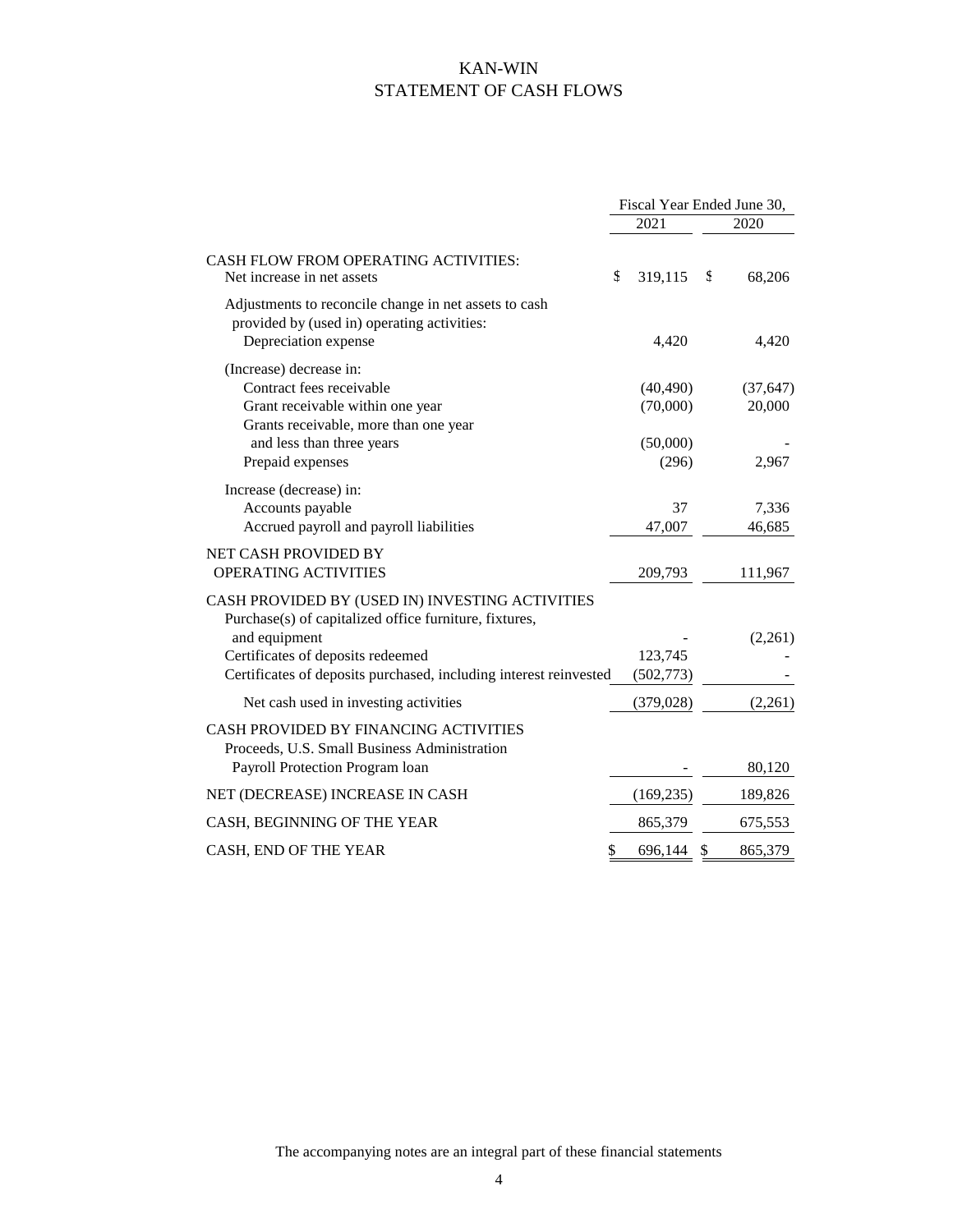#### NOTE 1 - HISTORY AND NATURE OF THE ORGANIZATION

KAN-WIN is an Illinois not-for-profit organization that was officially founded on August 15, 1990.

KAN-WIN's mission is to eradicate gender-based violence, including domestic violence and sexual assault, especially for women and children across Asian American communities and beyond through culturally competent services, community engagement, and advocacy.

### NOTE 2 - SUMMARY OF SIGNIFICANT ACCOUNTING POLICIES

### Basis of accounting

The financial statements are prepared on the accrual basis of accounting.

#### Basis of presentation

Financial statement presentation follows the Financial Accounting Standards Board Accounting Standards Codification (FASB ASC) No. 958-605 and No. 958-205.

Under FASB ASC No. 958-605 contributions are recognized in the period received, or in the period in which an unconditional promise to give is made.

Under FASB ASC 958-205, KAN-WIN is required to report information regarding its financial position according to two classes of net assets: net assets without donor restrictions, and net assets with donor restrictions. The classification of net assets is based on the absence or existence of donor-imposed restrictions.

#### Donor-imposed restrictions

All contributions are considered to be available for unrestricted use unless specifically restricted by the donor. Amounts received that are designated for future periods or restricted by the donor for specific purposes are reported as donor-restricted support, which increases that net asset class. However, donor-restricted support that is received and fulfilled within the same fiscal year is reported as support without donor restrictions.

#### Income taxes

KAN-WIN is exempt from federal taxes under Section 501(c)3 of the Internal Revenue Code. It qualifies for charitable contributions under Section  $170(b)(1)(A)$ , and has been classified as an organization that is not a private foundation under Section 509(a)(2). KAN-WIN's management has determined that FASB ASC 740-10, which addresses accounting for uncertainty in income taxes, has no effect on its financial statements due to KAN-WIN's tax-exempt status.

#### Use of estimates

The preparation of financial statements in conformity with generally accepted accounting principles may require management to make estimates and assumptions that affect the reported amounts of assets, liabilities, revenues, and expenditures. Actual results could differ from those estimates.

# Expense allocation

The cost of providing various programs and other activities have been summarized on a functional basis in the Statement of Activities and in the Statement of Functional Expenses. Expenses specifically identifiable as program, general management & administrative, or resource development are fully allocated to those respective categories. Staff salaries, payroll taxes, and benefits are allocated on the basis of estimated time and effort. General overhead expenses such as office rent and other such expenses are allocated on the same basis as staff salaries.

#### Subsequent Events

KAN-WIN has evaluated subsequent events through December 20, 2021, the date financial statements were available to be issued.

(Continued on the following page)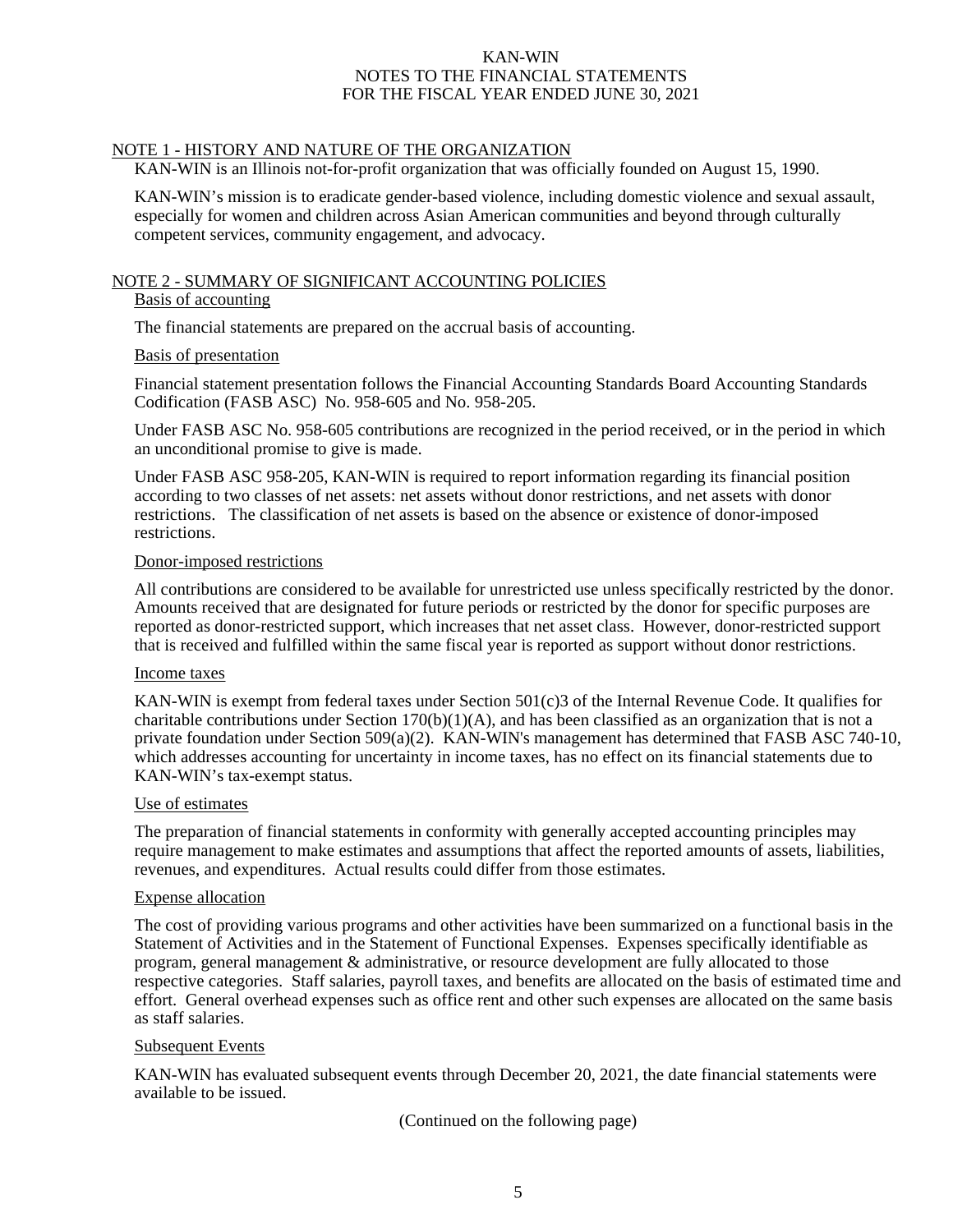#### NOTE 2 - SUMMARY OF SIGNIFICANT ACCOUNTING POLICIES (continued) Donated Services

During the fiscal year ended June 30, 2021 KAN-WIN benefited from many hours of donated services from several individuals that helped KAN-WIN meet program objectives. These donated services are not reported as contributions in the financial statements because they do not meet the criteria of skilled services required to be reported under FASB ASC 958-605-25-16.

### NOTE 3 - PRIOR YEAR SUMMARIZED INFORMATION

The financial statements include certain prior-year summarized information presented for comparative purposes. Such comparative information is in total but not by net asset class, and therefore, does not include sufficient detail to constitute a presentation in conformity with generally accepted accounting principles. Accordingly, such information should be read in conjunction with KAN-WIN's financial statements for the fiscal year ended June 30, 2020, from which the summarized information was derived.

# NOTE 4 - NET ASSETS WITH DONOR RESTRICTIONS

Net assets with temporary donor restrictions as of June 30, 2021 will be available for the following program services:

General operations and program support, time-restricted .............................. \$ 215,625

# NOTE 5 - CASH AND CERTIFICATES OF DEPOSIT

Cash consists of demand deposits in financial institutions.

Certificate of deposits with an original term to maturity greater than 30 days are classified on the statement of financial position separately from cash.

As of June 30, 2021 the amount of KAN-WIN's demand deposits in financial institutions and certificates of deposit exceeded the FDIC insured limit by \$320,351. KAN-WIN has not experienced a loss, and believes it is not exposed to any significant risk of loss, on such bank balances.

#### NOTE 6 - OFFICE FURNITURE, FIXTURES, AND EQUIPMENT, at cost net of accumulated depreciation

Purchased office furniture, furniture, and equipment is recorded at cost. Donated office furniture and equipment is recorded at the estimated fair market value on the date of receipt. Depreciation is provided on a straight-line basis over an estimated useful life of five or seven years.

KAN-WIN's capitalization policy requires a per-item minimum value of 1,000.

#### NOTE 7 - U.S. SMALL BUSINESS ADMINISTRATION PAYROLL PROTECTION PROGRAM LOAN

In May, 2020 KAN-WIN obtained an \$80,120 loan from the U.S. Small Business Administration under the Payroll Protection Program. The loan is unsecured, has a two-year term beginning on the date of disbursement, and bears a fixed interest rate of 1.00 percent. No payments of principal or interest are due during the six-month deferral period following the date of disbursement. Commencing one month after the expiration of the deferral period KAN-WIN is required to make equal monthly payments of \$4,509 (principal and interest) to fully amortize the principal amount by the loan maturity date.

This loan may be forgiven in full or in part if the lender determines that KAN-WIN used the loan proceeds in compliance with the Paycheck Protection Program, including provisions of Section 1106 of the Coronavirus Aid, Relief, and Economic Securities Act. KAN-WIN's application for the full forgiveness of this loan was approved by the lender in July, 2021. KAN-WIN will recognize the forgiveness of this loan on the date of the lender's approval by the Debt Method under FASB ASC 470.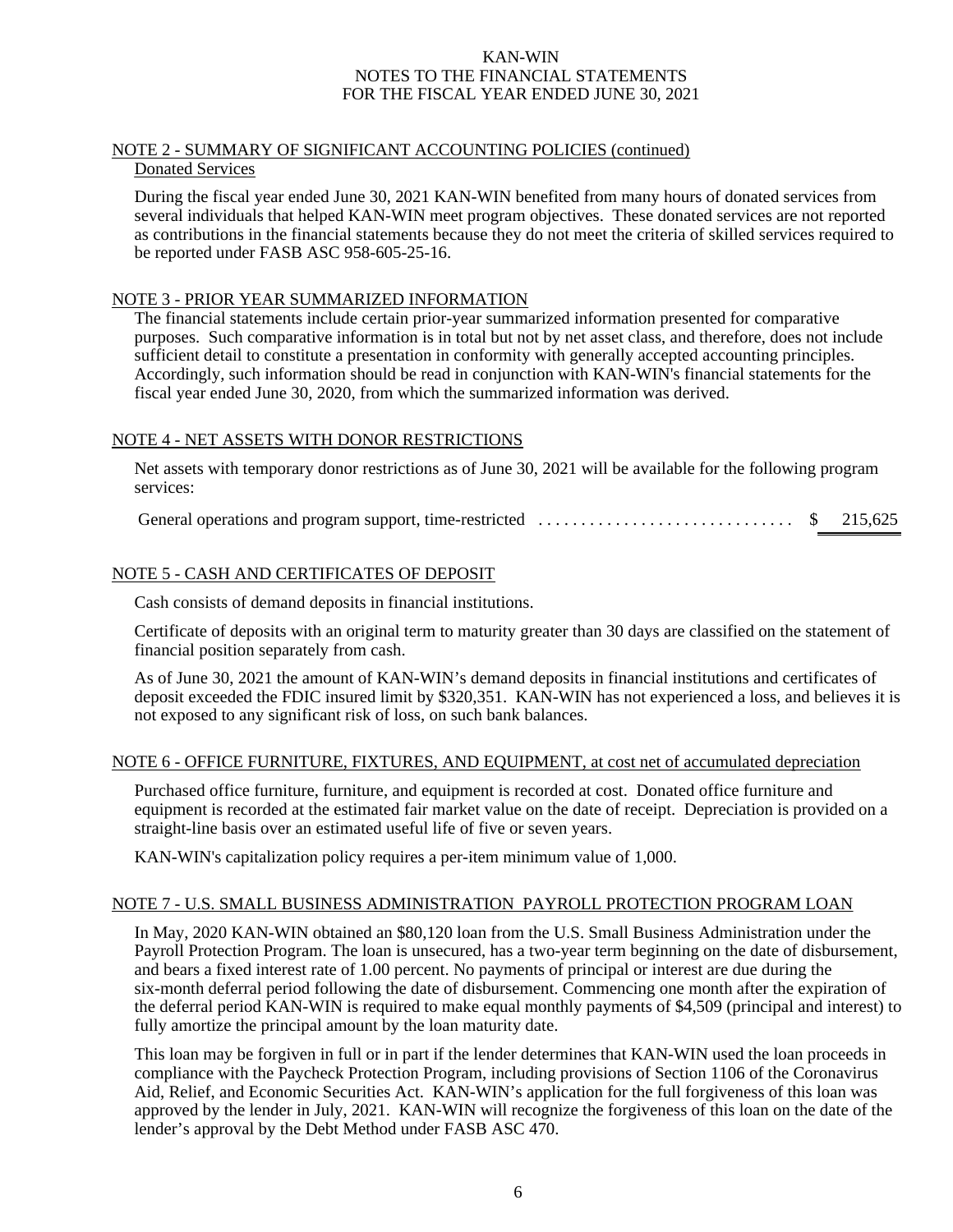#### NOTE 8 - GRANTS AND CONTRIBUTIONS

KAN-WIN recognized grants and contributions from the following grantors and donors for the fiscal years ended June 30, 2021 and June 30, 2020:

| Grantor / Donor:                                       | 06/30/2021               | 06/30/2020               |
|--------------------------------------------------------|--------------------------|--------------------------|
|                                                        | \$.                      | \$<br>10,000             |
|                                                        | $\overline{\phantom{a}}$ | 40,000                   |
|                                                        | 150,000                  |                          |
|                                                        | $\overline{\phantom{a}}$ | 7,500                    |
|                                                        |                          | 15,000                   |
|                                                        | 6,750                    | $\overline{\phantom{a}}$ |
|                                                        | 25,000                   | 50,000                   |
|                                                        | 15,000                   | 15,000                   |
| City of Des Plaines, Health & Human Services Division  | 8,111                    | $\overline{\phantom{a}}$ |
| Cook County Illinois Community Development Block Grant | 16,725                   | 22,400                   |
|                                                        | 24,500                   | 24,500                   |
| John D, & Catherine T. MacArthur Foundation            | 6,350                    |                          |
|                                                        | 70,000                   | 40,000                   |
|                                                        | 5,000                    | 5,000                    |
|                                                        | 12,500                   | 6,000                    |
|                                                        |                          | 25,000                   |
|                                                        | 5,335                    | 5,000                    |
|                                                        | 81,503                   | 55,165                   |
|                                                        | 426,774 \$               | 320,565                  |

### NOTE 9 - SPECIAL EVENTS, net of direct expenses

Gross proceeds from special events held during the fiscal year ended June 30, 2021 were \$68,048, related direct expenses were \$10,065, gross proceeds net of related direct expenses were \$57,983.

Gross proceeds from special events held during the fiscal year ended June 30, 2020 were \$85,582, related direct expenses were \$16,309, gross proceeds net of related direct expenses were \$69,273.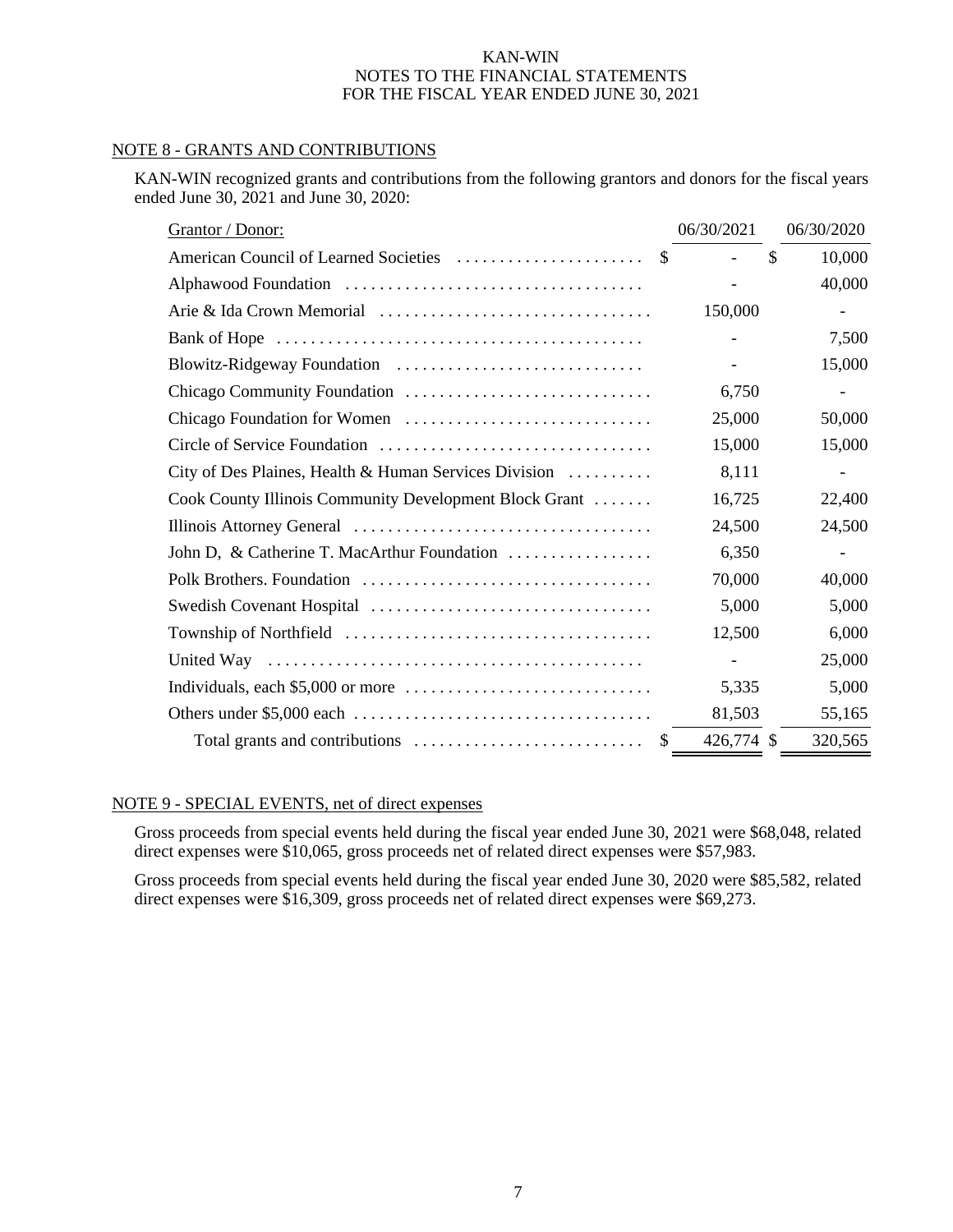#### NOTE 10 - CONTRACT FEES AND AWARDS

KAN-WIN recognized contract fees and awards from the following contractors for the fiscal years ended June 30, 2021 and June 30, 2020:

| Contractor:                                                                 | 06/30/2021 | 06/30/2020               |
|-----------------------------------------------------------------------------|------------|--------------------------|
|                                                                             | 58,808 \$  | 48,621                   |
| Illinois Criminal Justice Information Authority                             | 262,826    | 93,076                   |
| Illinois Coalition Against Domestic Violence                                | 199,975    | 199,080                  |
| Illinois Department of Human Services                                       | 146,311    | 140,342                  |
|                                                                             | 16,600     | $\overline{\phantom{a}}$ |
| National Asian Pacific American Women Foundation                            | 5,000      |                          |
| U.S. Department of Justice, Office on Violence Against Women                | 241,236    | 202,737                  |
| University of Georgia Research Foundation, Inc.                             | 19,343     | 18,466                   |
| Others, less than \$5,000 each (both years) $\dots \dots \dots \dots \dots$ | 1,998      | 150                      |
| Total grants and contributions $\dots \dots \dots \dots \dots \dots \dots$  | 952,097 \$ | 702,472                  |

#### NOTE 11 - PRIOR YEAR ADJUSTMENT

Net assets as of June 30, 2019 were adjusted to correct a \$126,580 understatement of contract receivable and revenues.

#### NOTE 12 - LEASE COMMITMENTS

KAN-WIN leases office space located in Park Ridge, IL under a four-year agreement that began on October 1, 2018 and continues through February 28, 2022 Initial monthly base rent under this lease was \$4,654 and is scheduled to increase by 3.42% on each anniversary date of the agreement. In addition to base rent, the agreement requires KAN-WIN to pay for its pro rata share of common area maintenance and real estate taxes. Office rent expense under this lease, including KAN-WIN's pro rata share of common area maintenance and real estate taxes, for the fiscal years ended June 30, 2021 and June 30, 2020 was \$73,464 and \$63,494, respectively.

KAN-WIN also leases office space, located in Chicago, IL, under an agreement that began on January 1, 2019 and continues through December 31, 2022 Initial monthly rent under this lease was \$1,500 and has scheduled annual increases of 3% on each anniversary date of the lease. Office rent expense under this lease for the fiscal years ended June 30, 2021 and June 30, 2020 was \$18,600 and \$18,250, respectively.

Total office lease expense for the fiscal years ended June 30, 2021 and June 30, 2020 was \$92,064 and \$81,744, respectively.

Future minimum office lease base rent obligations are as follows:

|                    |   | Park Ridge,        | Chicago,           |        |
|--------------------|---|--------------------|--------------------|--------|
| Fiscal year ended: |   | Illinois<br>Office | Illinois<br>Office | Total  |
| June 30, 2022      | S | 41,187 \$          | 18,879 \$          | 60,066 |
| June 30, 2022      |   | -                  | 9,579              | 9,579  |
| Total              | S | 41,187 \$          | 28,458 \$          | 69,645 |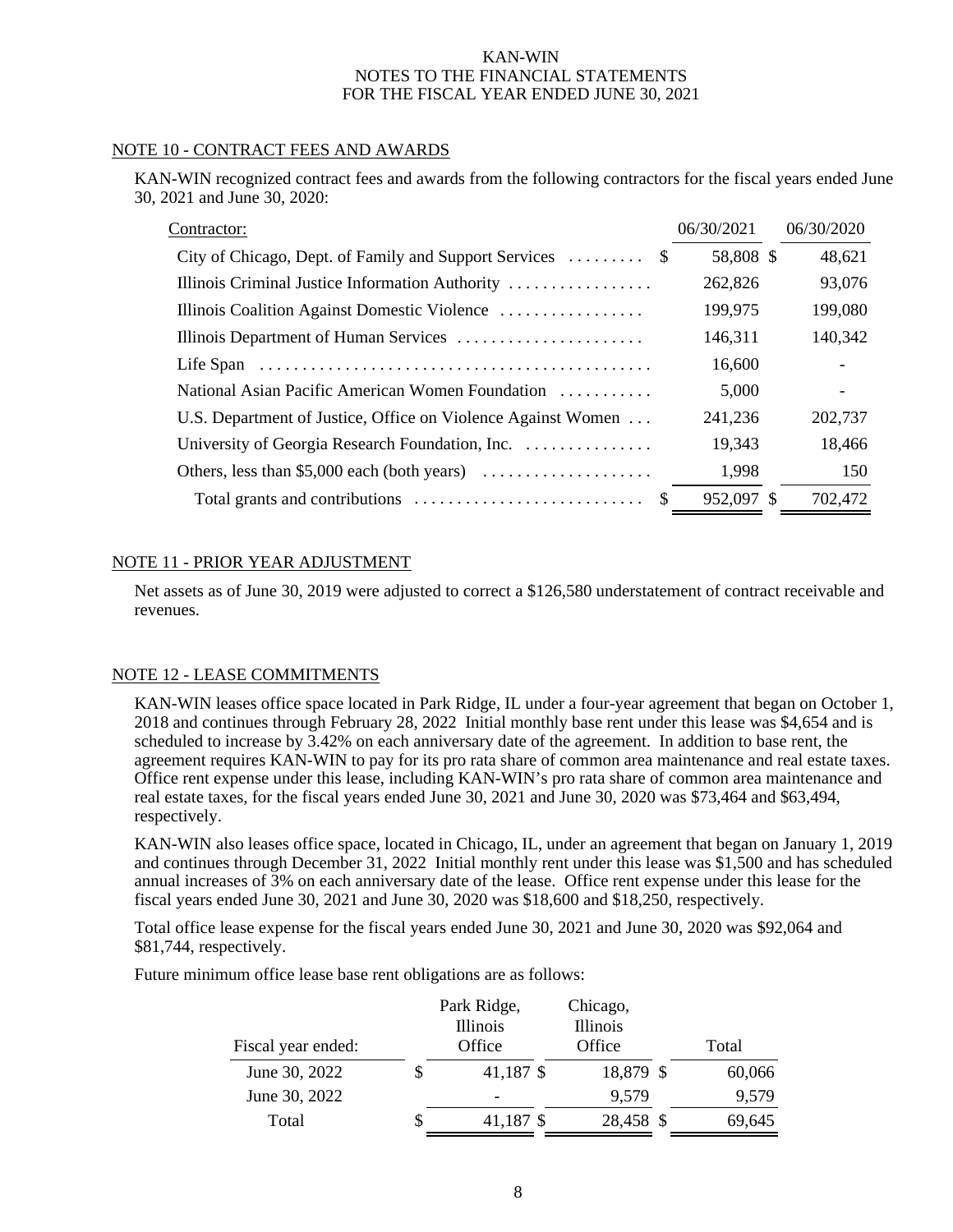# NOTE 13 - EMPLOYER RETIREMENT PLAN CONTRIBUTIONS

KAN-WIN maintains a 403(b) retirement plan for its employees. All KAN-WIN employees are eligible to participate in the plan. Employer contributions to the plan are equal to the lesser of three percent of the participating employee's plan contribution or compensation. Total employer contributions to the plan for the fiscal years ended June 30, 2021 and June 30, 2020 were \$5,380 and \$5,444, respectively.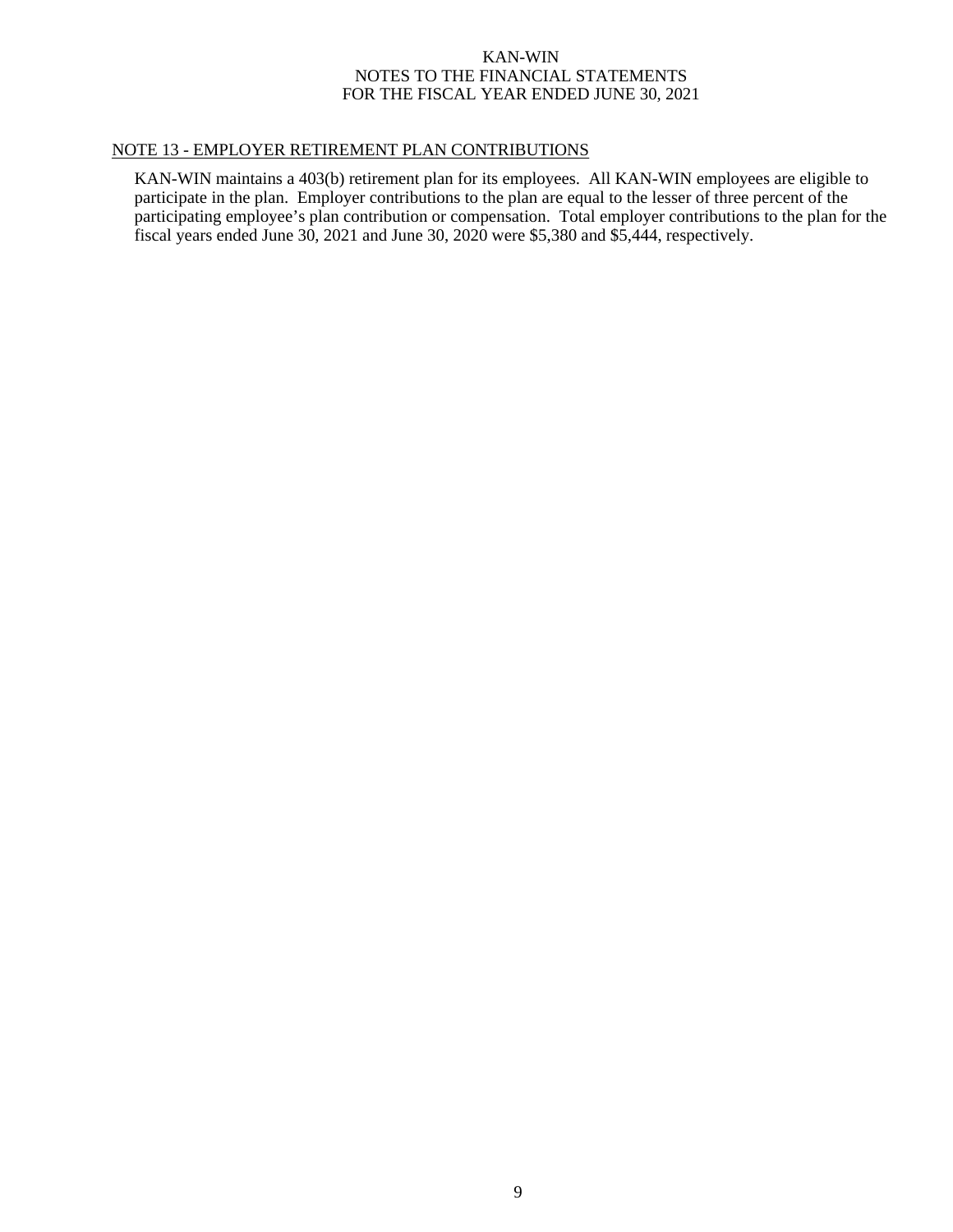Independent Auditor's Report on Internal Control Over Financial Reporting and on Compliance and Other Matters Based on an Audit of Financial Statements Performed in Accordance with Government Auditing Standards

Board of Directors KAN-WIN

We have audited, in accordance with the auditing standards generally accepted in the United States of America and the standards applicable to financial audits contained in *Government Auditing Standards* issued by the Comptroller General of the United States, the financial statements of KAN-WIN, a nonprofit organization, which comprise the statement of financial position as of June 30, 2021, and the related statements of activities, functional expenses, and cash flows for the year then ended, and the related notes to the financial statements, and have issued our report thereon dated December 20, 2021.

#### Internal Control Over Financial Reporting

In planning and performing our audit of the financial statements, we considered KAN-WIN's internal control over financial reporting (internal control) to determine the audit procedures that are appropriate in the circumstances for the purpose of expressing our opinion on the financial statements, but not for the purpose of expressing an opinion on the effectiveness of KAN-WIN's internal control. Accordingly, we do not express an opinion on the effectiveness of the KAN-WIN's internal control.

A *deficiency in internal control* exists when the design or operation of a control does not allow management or employees, in the normal course of performing their assigned functions, to prevent, or detect and correct, misstatements on a timely basis. A material weakness is a deficiency, or a combination of deficiencies, in internal control, such that there is a reasonable possibility that a material misstatement of the entity's financial statements will not be prevented, or detected and corrected on a timely basis. A *significant deficiency* is a deficiency, or a combination of deficiencies, in internal control that is less severe than a material weakness, yet important enough to merit attention by those charged with governance.

Our consideration of internal control was for the limited purpose described in the first paragraph of this section and was not designed to identify all deficiencies in internal control that might be material weaknesses or significant deficiencies. Given these limitations, during our audit we did not identify any deficiencies in internal control that we consider to be material weaknesses. However, material weaknesses may exist that have not been identified.

#### Compliance and Other Matters

As part of obtaining reasonable assurance about whether KAN-WIN's financial statements are free from material misstatement, we performed tests of its compliance with certain provisions of laws, regulations, contracts, and grant agreements, noncompliance with which could have a direct and material effect on the determination of financial statement amounts. However, providing an opinion on compliance with those provisions was not an objective of our audit, and accordingly, we do not express such an opinion. The results of our tests disclosed no instances of noncompliance or other matters that are required to be reported under *Government Auditing Standards*.

#### Purpose of this Report

The purpose of this report is solely to describe the scope of my testing of internal control and compliance and the results of that testing, and not to provide an opinion on the effectiveness of KAN-WIN's internal control or on compliance. This report is an integral part of an audit performed in accordance with *Government Auditing Standards* in considering KAN-WIN's internal control and compliance. Accordingly, this communication is not suitable for any other purpose.

# BG Advisors, CPA

December 20, 2021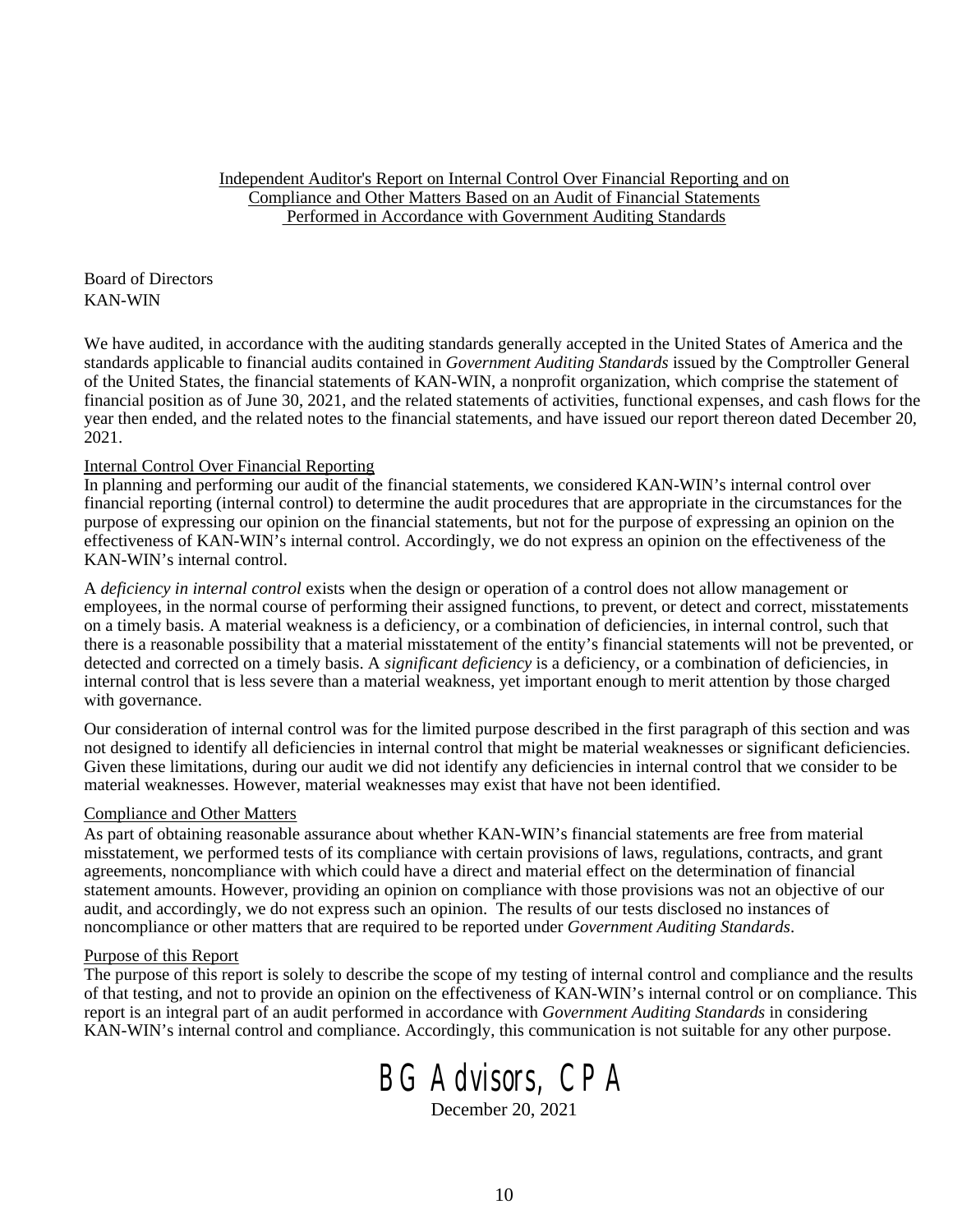# Independent Auditor's Report on Compliance for Each Major Program and on Internal Control Over Compliance Required By the Uniform Guidance

The Board of Directors KAN-WIN

# Report on Compliance for Each Major Federal Program

We have audited KAN-WIN's compliance with the types of compliance requirements described in the OMB Compliance Supplement that could have a direct and material effect on each of KAN-WIN's major federal programs for the fiscal year ended June 30, 2021. KAN-WIN's major federal programs are identified in the summary of auditor's results section of the accompanying schedule of findings and questioned costs.

#### Management's Responsibility

Management is responsible for compliance with the requirements of laws, regulations, contracts, and grants applicable to its federal programs.

#### Auditor's Responsibility

Our responsibility is to express an opinion on compliance for each of KAN-WIN's major federal programs based on our audit of the types of compliance requirements referred to above. We conducted our audit of compliance in accordance with auditing standards generally accepted in the United States of America; the standards applicable to financial audits contained in *Government Auditing Standards*, issued by the Comptroller General of the United States; and the audit requirements of Title 2 U.S. *Code of Federal Regulations Part 200, Uniform Administrative Requirements, Cost Principles, and Audit Requirements for Federal Awards* (Uniform Guidance). Those standards and the Uniform Guidance require that we plan and perform the audit to obtain reasonable assurance about whether noncompliance with the types of compliance requirements referred to above that could have a direct and material effect on a major federal program occurred. An audit includes examining, on a test basis, evidence about KAN-WIN's compliance with those requirements and performing such other procedures we considered necessary in the circumstances.

We believe that our audit provides a reasonable basis for our opinion on compliance for each major federal program. However, our audit does not provide a legal determination of KAN-WIN's compliance.

#### Opinion on Each Major Federal Program

In our opinion, KAN-WIN complied, in all material respects, with the types of compliance requirements referred to above that could have a direct and material effect on each of its major federal programs for the fiscal year ended June 30, 2021.

(Report continued on next page)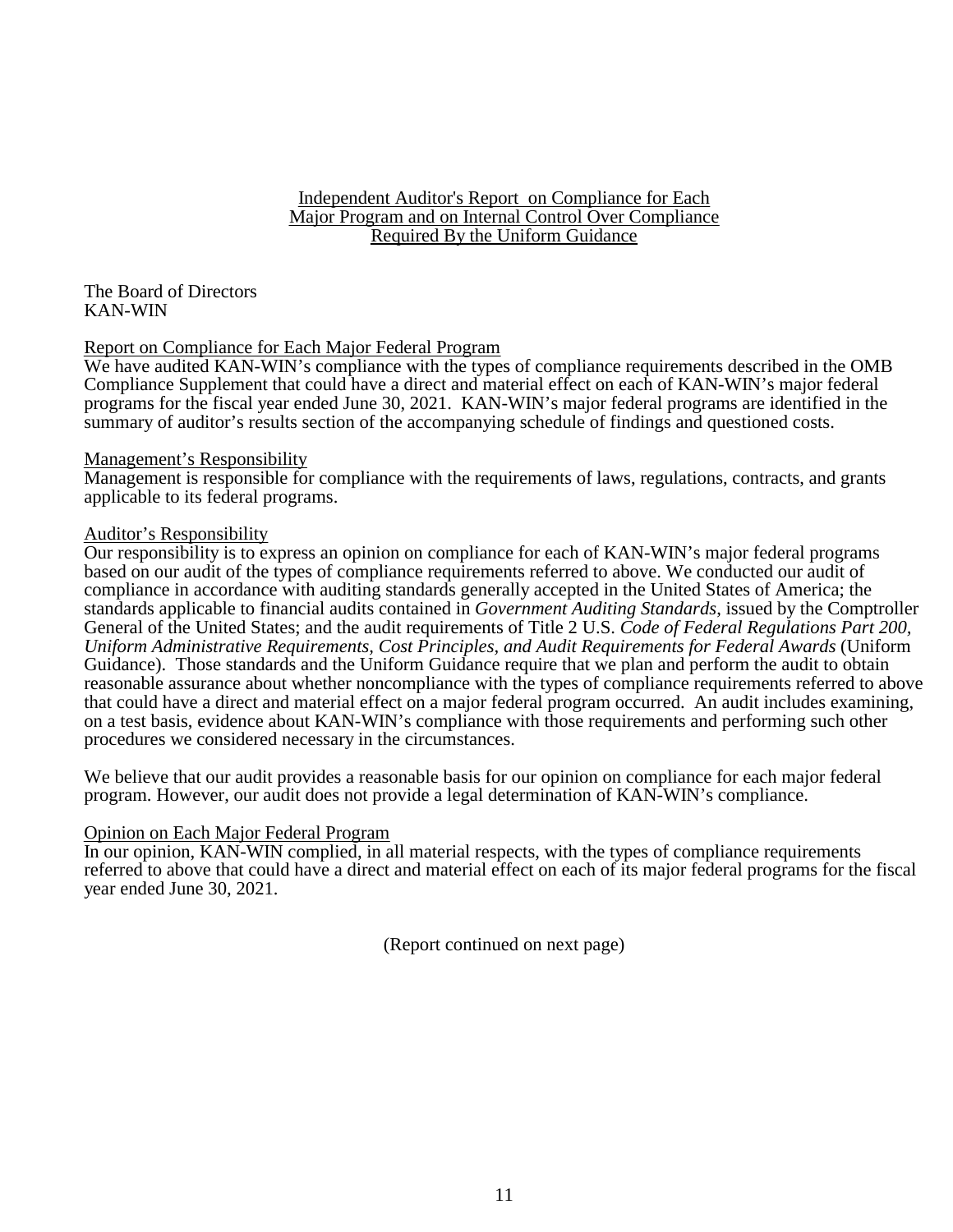#### Independent Auditor's Report on Compliance for Each Major Program and on Internal Control Over Compliance Required By the Uniform Guidance

(Continued from the preceding page)

# Report on Internal Control Over Compliance

KAN-WIN's management is responsible for establishing and maintaining effective internal control over compliance with the types of compliance requirements referred to above. In planning and performing our audit of compliance, we considered KAN-WIN's internal control over compliance with the types of requirements that could have a direct and material effect on each major federal program to determine the auditing procedures that are appropriate in the circumstances for the purpose of expressing an opinion on compliance for each major federal program and to test and report on internal control over compliance in accordance with the Uniform Guidance, but not for the purpose of expressing an opinion on the effectiveness of internal control over compliance. Accordingly, we do not express an opinion on the effectiveness of KAN-WIN's internal control over compliance.

A deficiency in internal control over compliance exists when the design or operation of a control over compliance does not allow management or employees, in the normal course of performing their assigned functions, to prevent, or detect and correct, noncompliance with a type of compliance requirement of a federal program on a timely basis. A material weakness in internal control over compliance is a deficiency, or combination of deficiencies, in internal control over compliance, such that there is a reasonable possibility that material noncompliance with a type of compliance requirement of a federal program will not be prevented, or detected and corrected, on a timely basis. A significant deficiency in internal control over compliance is a deficiency, or a combination of deficiencies, in internal control over compliance with a type of compliance requirement of a federal program that is less severe than a material weakness in internal control over compliance, yet important enough to merit attention by those charged with governance.

Our consideration of internal control over compliance was for the limited purpose described in the first paragraph of this section and was not designed to identify all deficiencies in internal control over compliance that might be material weaknesses or significant deficiencies. We did not identify any deficiencies in internal control over compliance that we consider to be material weaknesses. However, material weaknesses may exist that have not been identified.

The purpose of this report on internal control over compliance is solely to describe the scope of our testing of internal control over compliance and the results of that testing based on the requirements of the Uniform Guidance. Accordingly, this report is not suitable for any other purpose.

# BG Advisors CPA

December 20, 2021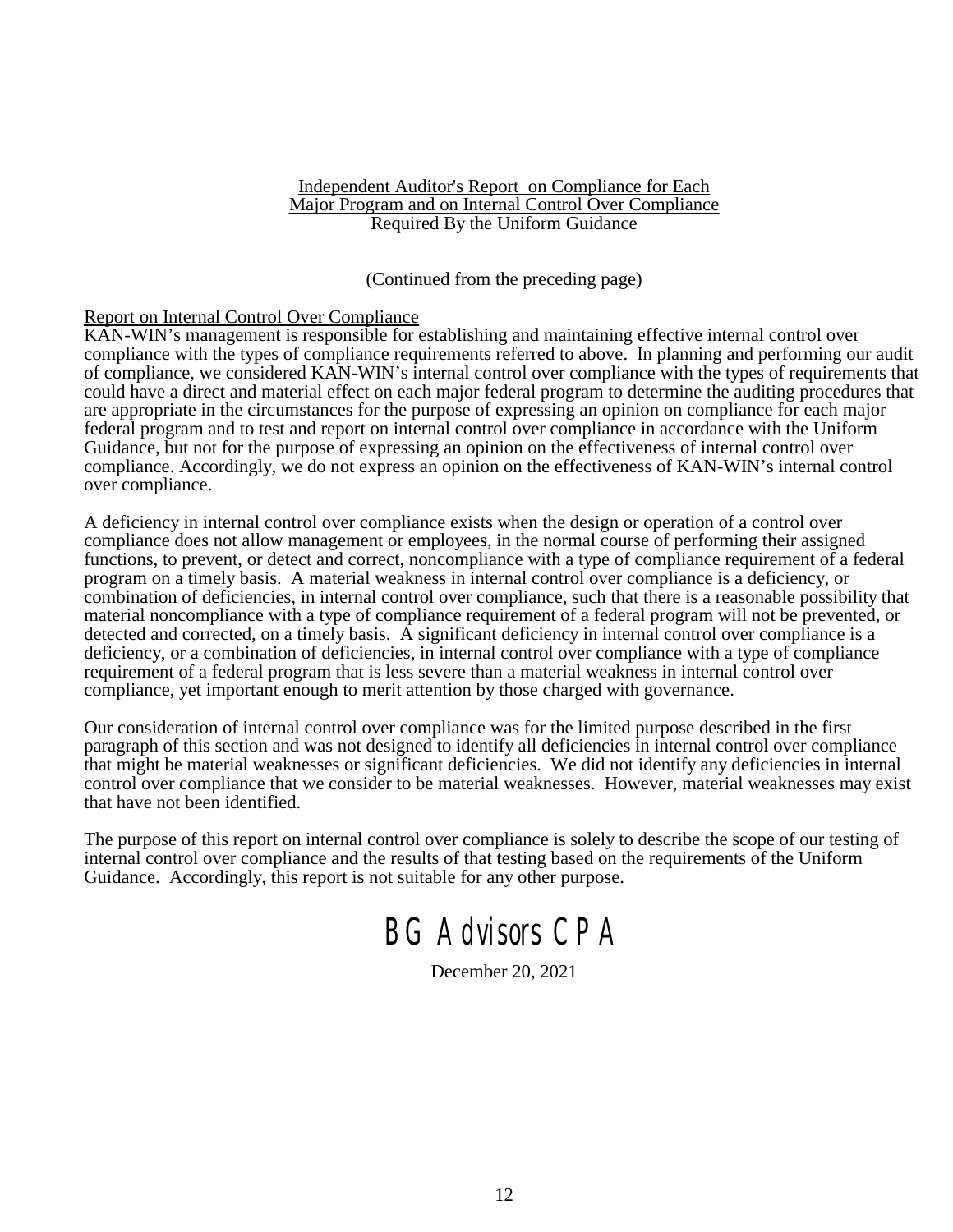#### KAN-WIN SCHEDULE OF FINDINGS AND QUESTIONED COSTS FOR THE FISCAL YEAR ENDED JUNE 30, 2021

| <b>SECTION I - SUMMARY OF AUDITOR'S RESULTS</b>                                                                                                                                                                                                       |                 |  |  |  |
|-------------------------------------------------------------------------------------------------------------------------------------------------------------------------------------------------------------------------------------------------------|-----------------|--|--|--|
| <b>Financial Statements</b>                                                                                                                                                                                                                           |                 |  |  |  |
| Type of auditor's report issued:                                                                                                                                                                                                                      | Unmodified      |  |  |  |
| Internal control over financial reporting:                                                                                                                                                                                                            |                 |  |  |  |
| Any material weaknesses identified?                                                                                                                                                                                                                   | NO.             |  |  |  |
| Any reportable conditions identified that are not considered                                                                                                                                                                                          |                 |  |  |  |
| to be material weaknesses?                                                                                                                                                                                                                            | N <sub>O</sub>  |  |  |  |
| Any non-compliance material to financial statements noted?                                                                                                                                                                                            | N <sub>O</sub>  |  |  |  |
|                                                                                                                                                                                                                                                       |                 |  |  |  |
| <b>Federal Awards</b>                                                                                                                                                                                                                                 |                 |  |  |  |
| Internal control over major programs:                                                                                                                                                                                                                 |                 |  |  |  |
| Any material weaknesses identified?                                                                                                                                                                                                                   | NO.             |  |  |  |
| Any reportable conditions identified that are not considered                                                                                                                                                                                          |                 |  |  |  |
| to be material weaknesses?                                                                                                                                                                                                                            | N <sub>O</sub>  |  |  |  |
| Type of auditor report issued on compliance for major programs:                                                                                                                                                                                       | Unmodified      |  |  |  |
| Any audit findings disclosed that are required to be reported in<br>accordance with Uniform Guidance?                                                                                                                                                 | N <sub>O</sub>  |  |  |  |
| Identification of major programs:                                                                                                                                                                                                                     |                 |  |  |  |
| Crime Victim Assistance                                                                                                                                                                                                                               | CFDA No. 16.575 |  |  |  |
| Culturally and Linguistically Specific Services                                                                                                                                                                                                       | CFDA No. 16.016 |  |  |  |
|                                                                                                                                                                                                                                                       |                 |  |  |  |
| Dollar threshold to distinguish between type A and type B programs:                                                                                                                                                                                   | \$750,000       |  |  |  |
| SECTION II - FINANCIAL STATEMENT FINDINGS                                                                                                                                                                                                             |                 |  |  |  |
| For the fiscal year ended June 30, 2021, there were no reportable conditions, material<br>weaknesses, or instances of non-compliance related to the financial statements that are required<br>to be reported in accordance with the Uniform Guidance. |                 |  |  |  |
| <b>SECTION III - FEDERAL AWARD FINDINGS AND QUESTIONED COSTS</b>                                                                                                                                                                                      |                 |  |  |  |
| For the fiscal year ended June 30, 2021, there were no matters required to be reported under<br>Uniform Guidance CFR 200.516(a).                                                                                                                      |                 |  |  |  |
| <b>SECTION IV - SUMMARY SCHEDULE OF PRIOR AUDIT FINDINGS</b>                                                                                                                                                                                          |                 |  |  |  |
| For the fiscal year ended June 30, 2020, the auditee received and expended less than \$750,000 of<br>federal awards and was therefore, not required to undergo an audit in compliance with Uniform<br>Guidance.                                       |                 |  |  |  |
| <b>SECTION V - REPORTING REQUIREMENT UNDER</b><br><b>UNIFORM GUIDANCE CFR 200.520</b>                                                                                                                                                                 |                 |  |  |  |

Auditee qualified as a low-risk auditee? NO